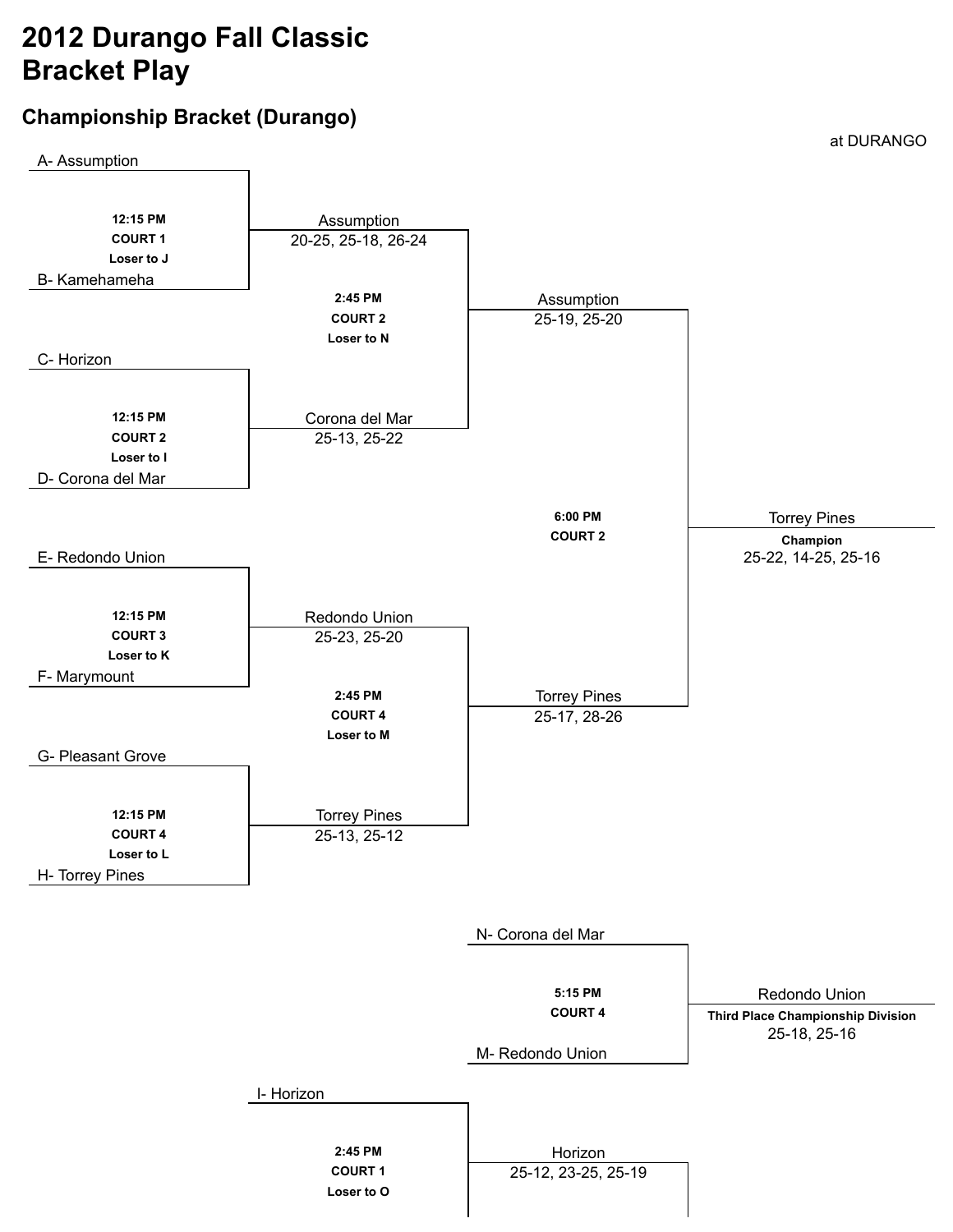

### top



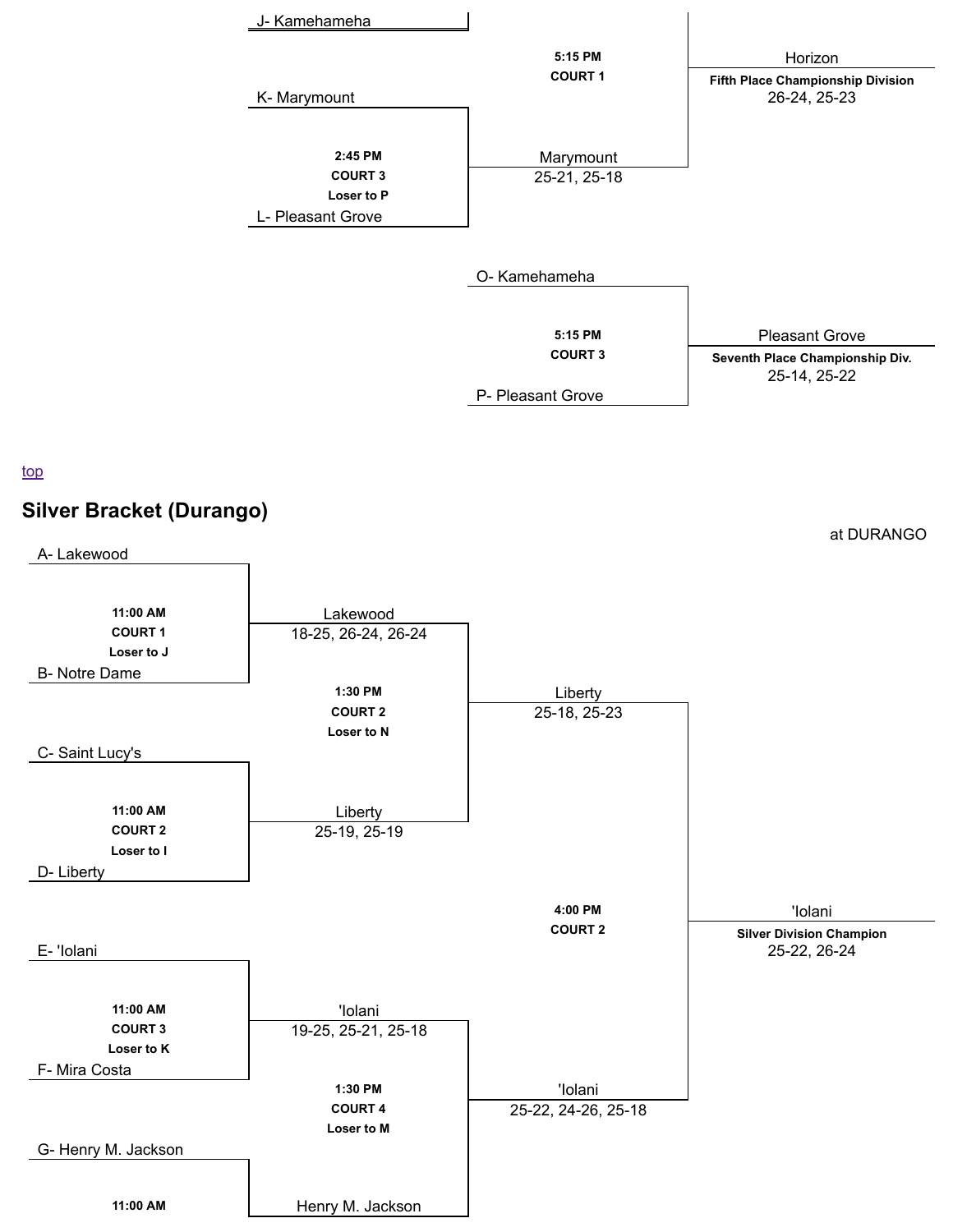

P- Long Beach Poly

top

## **Bronze Bracket (Green Valley)**



at GREEN VALLEY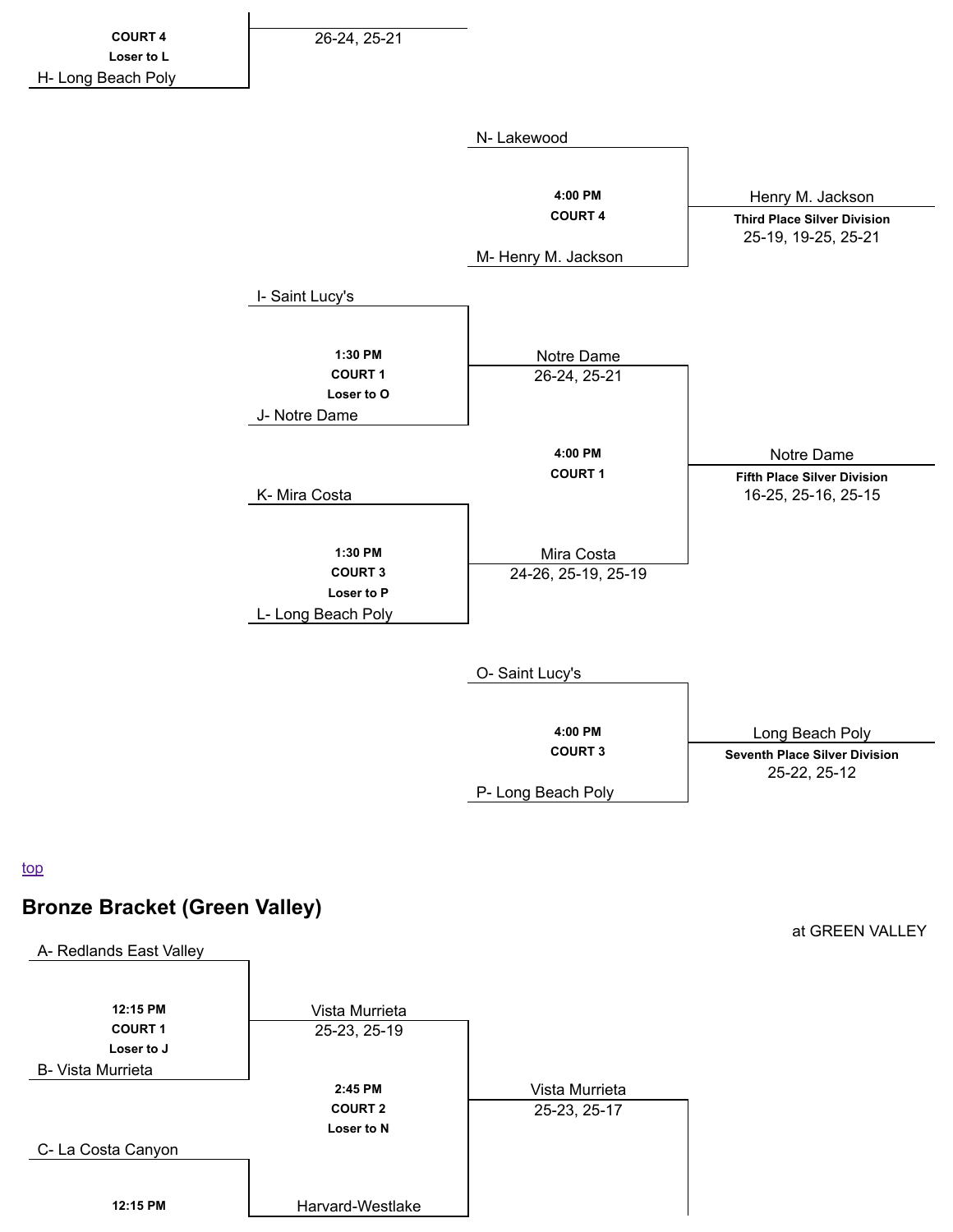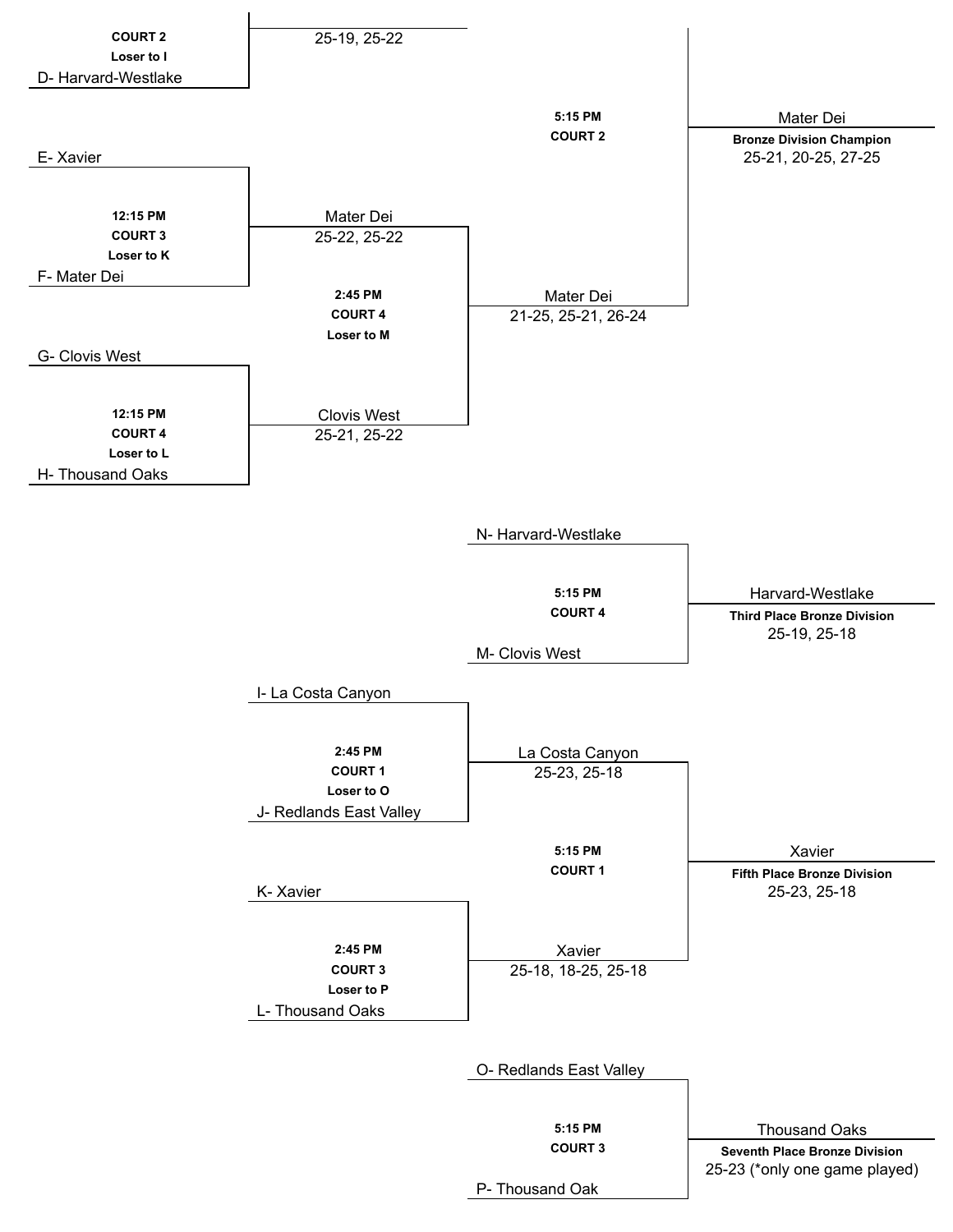# **Competition Bracket (Green Valley)**

at GREEN VALLEY

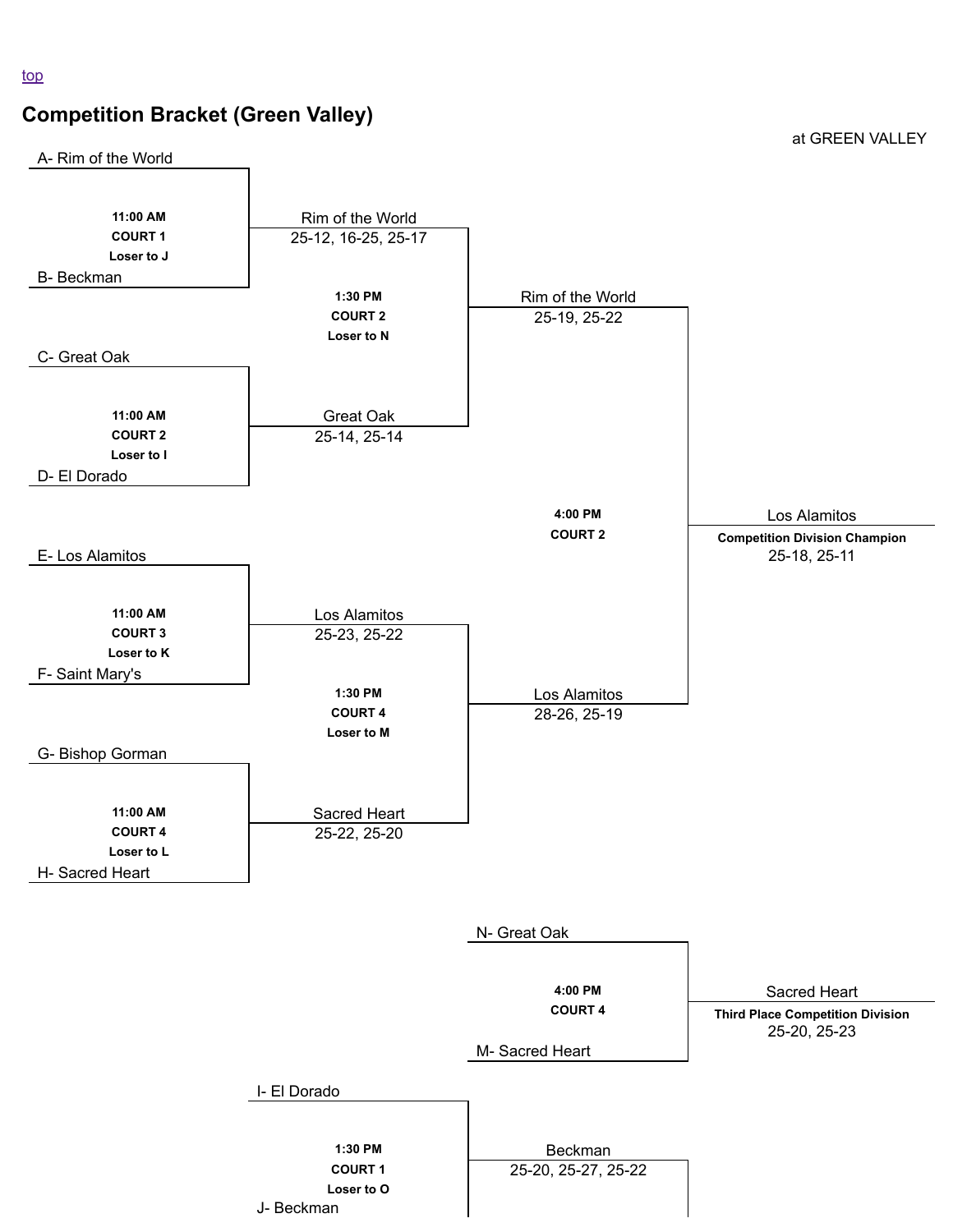

### top



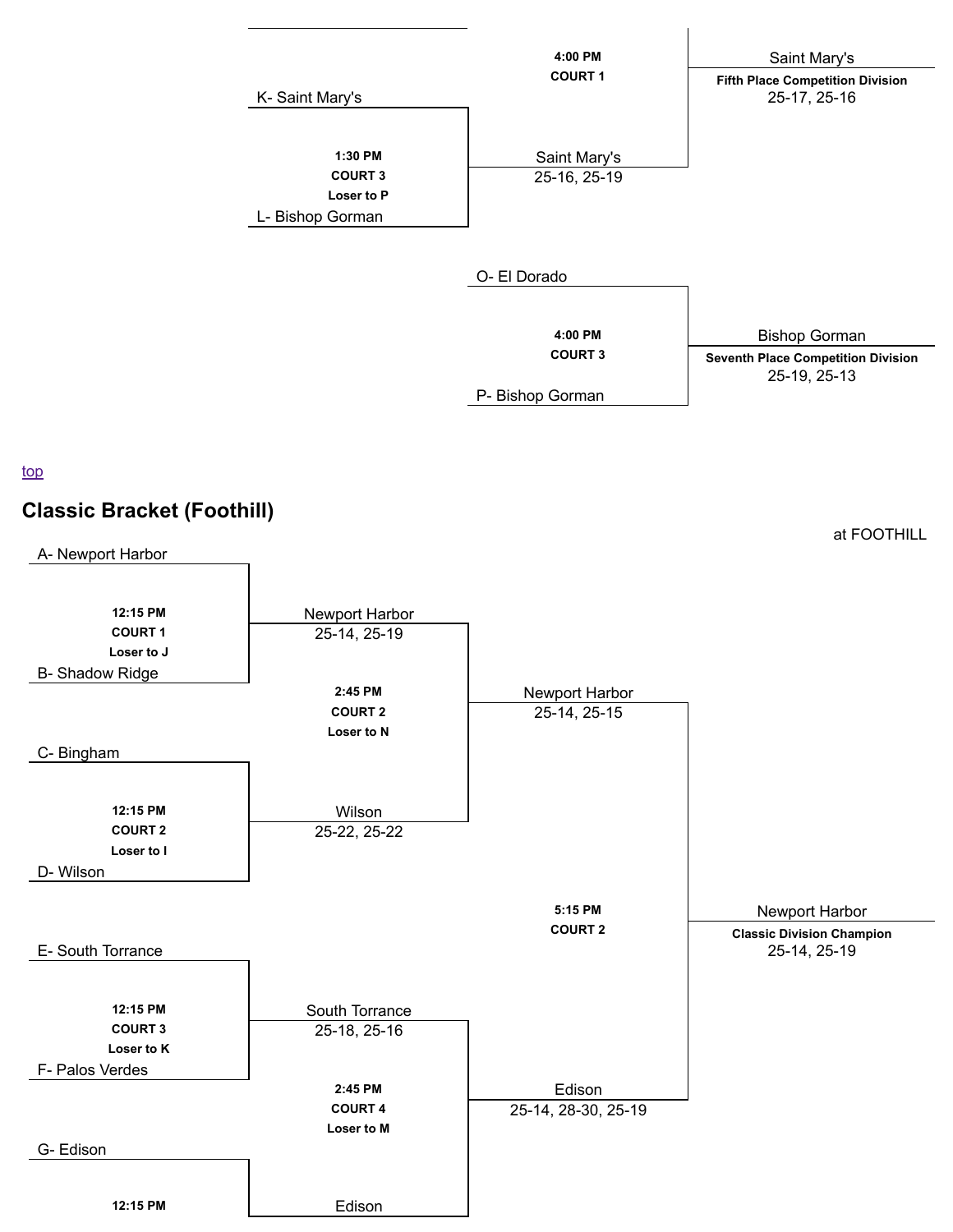

top

# **Contender Bracket (Foothill)**



at FOOTHILL